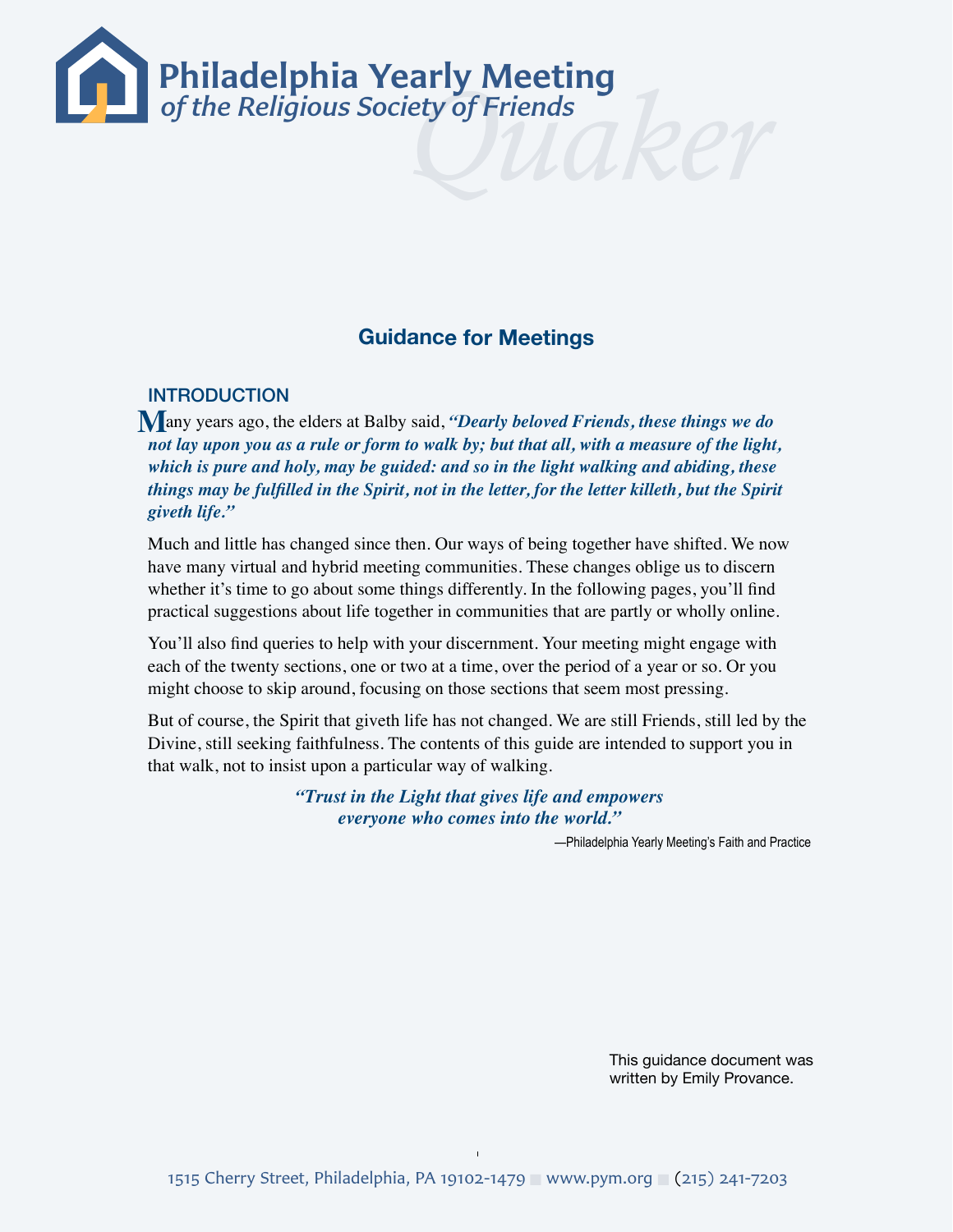#### **WORSHIP**

Friends worship with the sincere expectation that we will be led by the Divine. We have always understood that God can be present in all places. The same is true for virtual spaces. That said, some Friends experience greater ease at reaching a centered place when gathering with others in person. Other Friends experience greater ease doing so online.

If a meeting worships online, that does not mean it must gather exclusively online. Some Friends might form a group of two or three others physically in a home or yard. They can connect to the meeting with a shared device. And some meetings practice hybrid worship, in which a group gathers in a meeting space while others join online.

In all cases, it is crucial to ensure that all Friends can hear any vocal ministry that arises. It helps to remind Friends online to unmute their microphones to offer ministry. Mute microphones at other times to prevent background noise. Friends gathered in a meetinghouse during hybrid worship will probably also need amplification. Some videoconference services offer automatic transcription subtitles. Using subtitles can be helpful to Friends with hearing loss.

Hybrid worship also requires careful consideration of physical arrangement. Friends online can be seen on a screen or projected in the meeting room. In either case, some meetings have found it useful to place this screen or projection off to one side. That helps those gathered in person to feel as though Friends online are part of the meeting but not at the center of the meeting. Also consider the meetinghouse seating. At least some inperson Friends should be visible by camera to those

 online. Others will prefer an off-camera place to sit.

Entirely unprogrammed worship is difficult for some Friends in an online setting. Children might find it difficult, for example, but some adult Friends also have this experience. Experimenting with occasional semiprogrammed worship can help. Semi-programmed worship includes periods of silent expectant worship. It might also include stories, songs, queries, and physical activities such as body prayers or crafts.

Any of the above changes may be emotionally or spiritually challenging for Friends accustomed to in-person worship. However, what one person finds disruptive might be a crucial accommodation for another person.

We may have more empathy if we construct opportunities for each Friend to talk about their experience of the changes. Friends' testimony of community reminds us that the presence (or absence) of each person matters to us all. Ensuring that all can be present may require some flexibility from everyone.

- 1. Have we made opportunities recently to talk with each other about our experiences of worship, including but not limited to the technical aspects?
- 2. Are we open to occasionally trying different types of worship, such as singing, worship sharing, queries, and stories, to see whether this helps some of us connect more deeply with Spirit?

#### **CORPORATE DISCERNMENT**

In the practice of corporate discernment, Friends come together with the understanding that we will be guided. The presence and participation of each Friend is important. We listen for the guidance of Spirit more effectively when we listen together.

The spiritual practices of corporate discernment do not change online. However, some logistical considerations do. Agendas, physical positioning, audio considerations, technical guidance, pacing, and approvals all require specific attention. It helps if all Friends can remember and commit to the goal of ensuring that everyone present can participate meaningfully. Sometimes, this will require flexibility and patience on the part of other members of the group.

In virtual and hybrid meetings for business, participants will find a well-crafted agenda, published in advance, particularly useful. If possible, the agenda should include a little basic information (facts only) about each item. This is helpful for two reasons. First, it is often slightly more difficult to hear when meetings include an online component. If the basic information is available in writing, fewer Friends will be confused. Second, when Friends gather in person only, it is easy to ask a quick question without interrupting the flow of the meeting. This is not the case if the meeting is virtual or hybrid. A clear agenda will reduce the need for interruptions and clarifying questions.

If the meeting is hybrid, the clerk and recording clerk will sometimes have a decision to make: to be in person, or to be online? Either can work, but when there is a choice, the clerk might want to consider this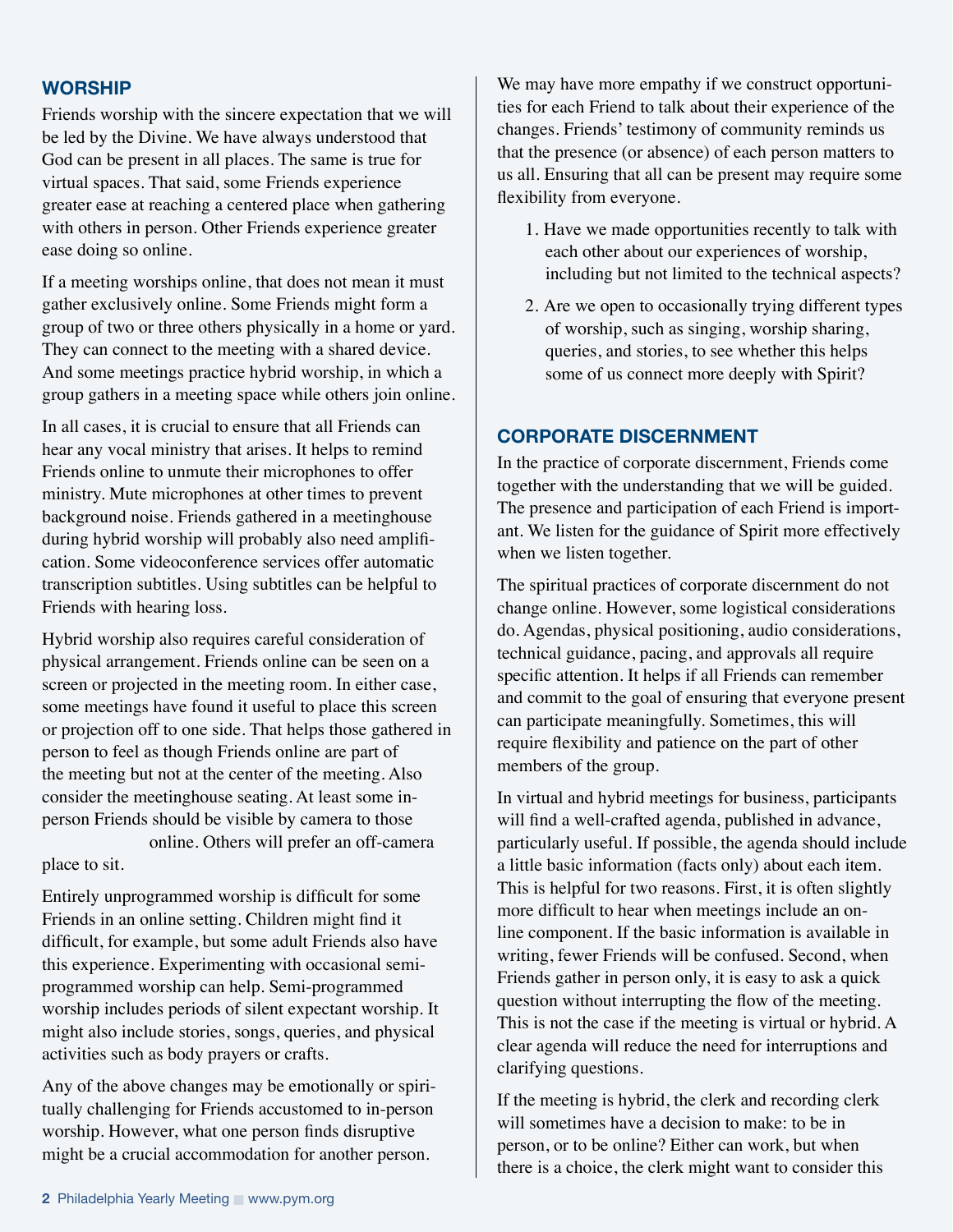question: from which position am I most likely to be able to see most Friends well? Many clerks rely heavily on body language and facial expressions when evaluating the sense of the meeting. Also, clerks and recording clerks often find it helpful to be able to have a quick, quiet conversation while working on minutes.

This is easiest if either they are both online (using a chat function) or both in-person (where they can simply whisper).

It's crucial, in corporate discernment, that all Friends be able to hear one another. Friends should be reminded to keep their microphones on mute to eliminate background noise and to articulate carefully when speaking. In a hybrid setting, in-person Friends may also need amplification to be heard online. Some videoconference services offer automatic transcription subtitles, which can be helpful.

Friends who join by phone will need additional consideration because they are unable to see. It is kind, if there are Friends participating by phone, for the clerk to briefly name every person present before the meeting begins. Otherwise, the Friend on the phone has no way of knowing who is "in the room." Friends can also say their names before speaking every time, so that on-the-phone Friends are not expected to recognize voices. If the group is engaging with a visual image, such as a screen share, the clerk or presenter should briefly describe what is being seen. Finally, it helps to rename the phone participant with their name in the videoconference. This reminds others that the unseen participant is not 493-555-0835. It is our beloved Friend Natalie or Daniel.

Consider potential technical needs ahead of time. The clerk can ask presenters whether a screen share will be necessary. If so, does the person giving the report have the technical capability of screen sharing comfortably? If not, who can do the screen share on their behalf? Naturally, if the meeting is hybrid and the presenter is in-person, someone else will need to share the presentation online.

Some groups have found it helpful to name a technical clerk or technical elder. This person mutes microphones, monitors the chat, screen shares presentations, and/or serves as a troubleshooter for anyone having technical difficulties. When seeking this person, consider the gifts of everyone in the meeting. Age and technological skills often correlate, but they don't always, and assuming they do can be hurtful.

 Successful online or hybrid corporate discernment requires self-discipline and mutual awareness on the part of all. Because of the technological aspects, it is more important than ever that one Friend speak at a time and that all Friends wait to be recognized by the clerk. If we are not careful to maintain these practices, the meeting can grow chaotic. Some Friends may be left out entirely. It is useful for Friends to have an agreed-upon method of indicating a need to speak. In larger meetings, those online and on the phone can use a virtual hand in most video conference services. Clerks might also be helped by designated "watchers" in each physical or online space. Watchers let the clerk know if someone is trying to speak and has not been noticed.

Use of the chat function will vary widely by group. Some groups ask that no one use the chat or change the settings so that only the technical clerk can be reached by chat. Other groups use the chat as a place to deposit announcements, links, correct spellings of names, and other informational pieces. This is especially helpful to recording clerks. A small group accustomed to informality might use the chat as an additional stream of communication, such as quick questions that require a very simple answer. Sometimes, private side conversations through chat might be hurtful during sensitive discernment. In those cases, a community might disable the chat or request that such conversations do not occur.

When the group has reached a sense of the meeting, Friends gathering in person usually say, all at once, *"Approved!"* If most or all of those present are online, this can create some auditory chaos because of the overlapping voices. Many meetings find this acceptable or even joyful, as it only lasts for a moment. Other meetings have switched to other ways of indicating approval, such as a visual sign.

- 1. In our meetings for business, are we committed to practices that help everyone participate, including Friends in person, Friends on video, and Friends on the phone? Are we all in agreement about how we will use the chat function, ask to speak, approve minutes, and so forth?
- 2. Are we patient and loving with one another and willing to be flexible in order to help each other participate in corporate discernment?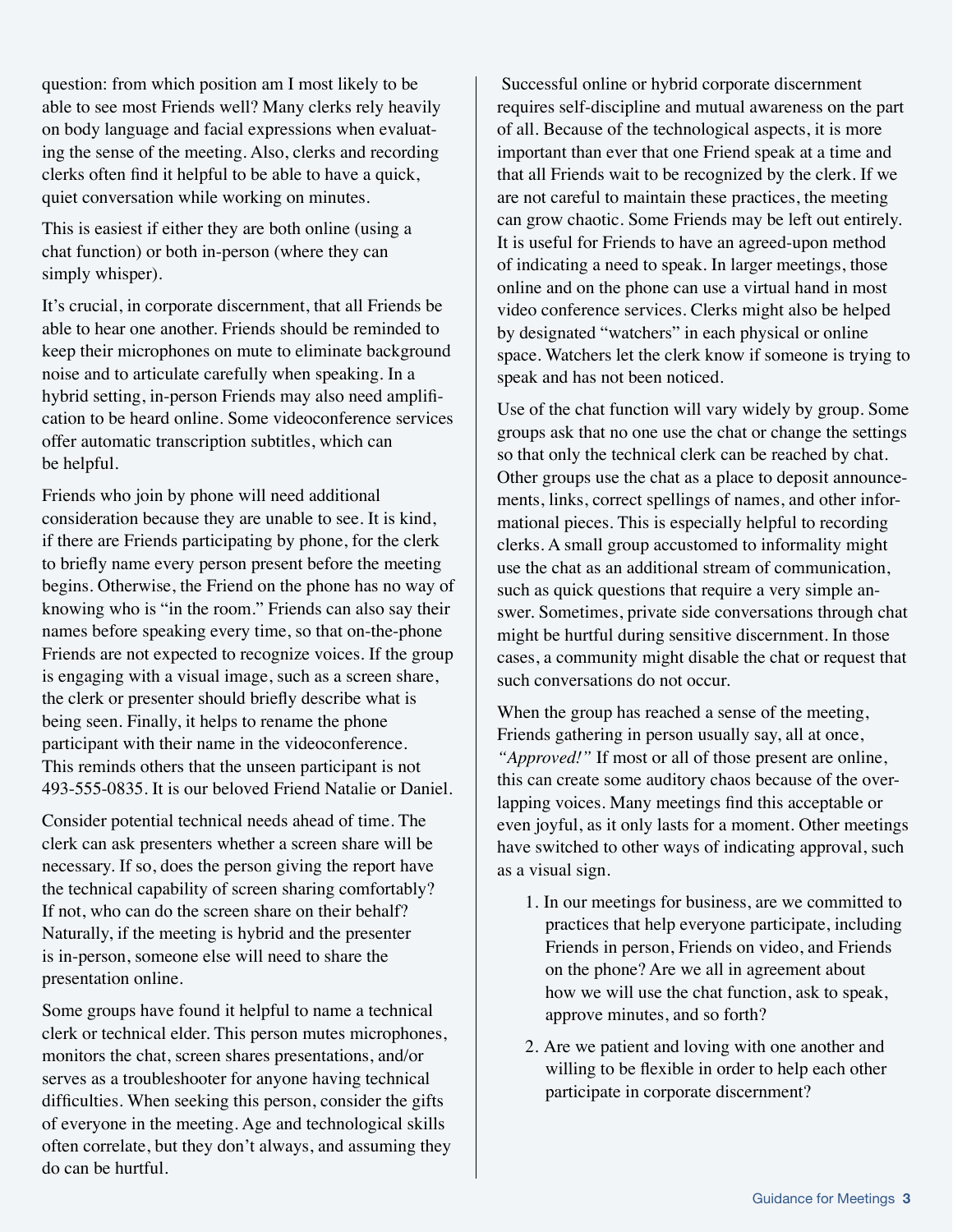### **THE MEETING COMMUNITY: GENERATIONAL RELATIONSHIPS**

When Friends gather regularly in person, they stumble into one another. They pass in hallways and exchange greetings over a bowl of hummus. Casual encounters happen even when Friends are mostly occupying separate spaces, such as if young Friends meet in a room down the hall from adult Friends. But casual, accidental encounters decrease in frequency when Friends meet online. Sometimes, such encounters vanish completely.

All Friends of all ages benefit when communities prioritize multi-generational relationships. Virtual and hybrid communities can support such relationships in multiple ways. Occasional all-ages semi-programmed worship is one. Outdoor all-age activities is another, such as a Saturday morning gathering at the park.

Friends can also take the initiative to maintain such relationships individually. With permission from the family, trusted adults might reach out to young people by going for walks or playing in a backyard. They can initiate small-group videoconference activities such as Lego construction or bread baking. Parents of younger children might be asked about a "parents night out" or other support for them to engage in community. People of all ages can reach out to aging or homebound Friends. Letter-writing, phone calls, walks, and front-porch visits can all work well.

- 1. Do all of us make specific efforts to build inter-generational community?
- 2. What aspects of inter-generational community feel joyful to us?

## **THE MEETING COMMUNITY: RELIGIOUS EDUCATION FOR CHILDREN**

Religious education opportunities for children and youth serve multiple purposes. In addition to seeding life-long spiritual formation, they provide a place in which relationships between the meetings' children (and their adult mentors) are nurtured. They're important for development of identity as Friends and in establishing a common vocabulary and culture. They are also avenues of service for teachers and facilitators.

Some online Quaker meetings have had successful videoconference-based religious education for children and youth. Most of these programs are highly interac-

tive. For younger children, they often include physical elements such as crafts. Crafts feel even more special when the children have received craft kits in the mail. Stories—either picture books or Godly Play/Faith & Play stories —are another good approach. Some monthly meetings don't have enough children to populate programs. In this case, Friends might consider quarterly meeting gatherings for young people.

Sometimes, families live close enough to each other that there can be small, in-person gatherings. Groups of children might enjoy playing in a park together and hearing stories. Families who live far from other members might enjoy receiving themed kits to explore a Quaker concept in the home.

If youth and parents are agreeable, other trusted adults in the meeting might move into a more informal ongoing relationship. Trusted adults and teens can share coffee at a picnic table, for example. Of course, older children and teens are highly verbal and capable individuals. Asking them how best to connect might be a good first step.

- 1. Do our children, youth, and parents feel well cared for?
- 2. Does our meeting as a whole support the religious education of children and youth?

## **THE MEETING COMMUNITY: PASTORAL CARE**

Friends gathering online see one another mostly from the neck up while seated. Under these circumstances, it is difficult to perceive a child growing or maturing. We may not notice a pregnancy. It's also harder to notice changing physical capacities in those who are elderly or who have been ill. If Friends join online gatherings by phone or with their cameras disabled, we lose all access to visual cues.

Therefore, Quaker meetings that are hybrid or virtual might need to begin pastoral care with the noticing phase. In some meetings, pastoral care committees regularly call and check in with members and attenders. Another approach is to divide the meeting into small groups, each of which meets socially and practices mutual care. Meetings may also establish a "sharing of joys and sorrows" at the end of each meeting for worship. This provides a natural platform in which Friends can let others know if they are having difficulties.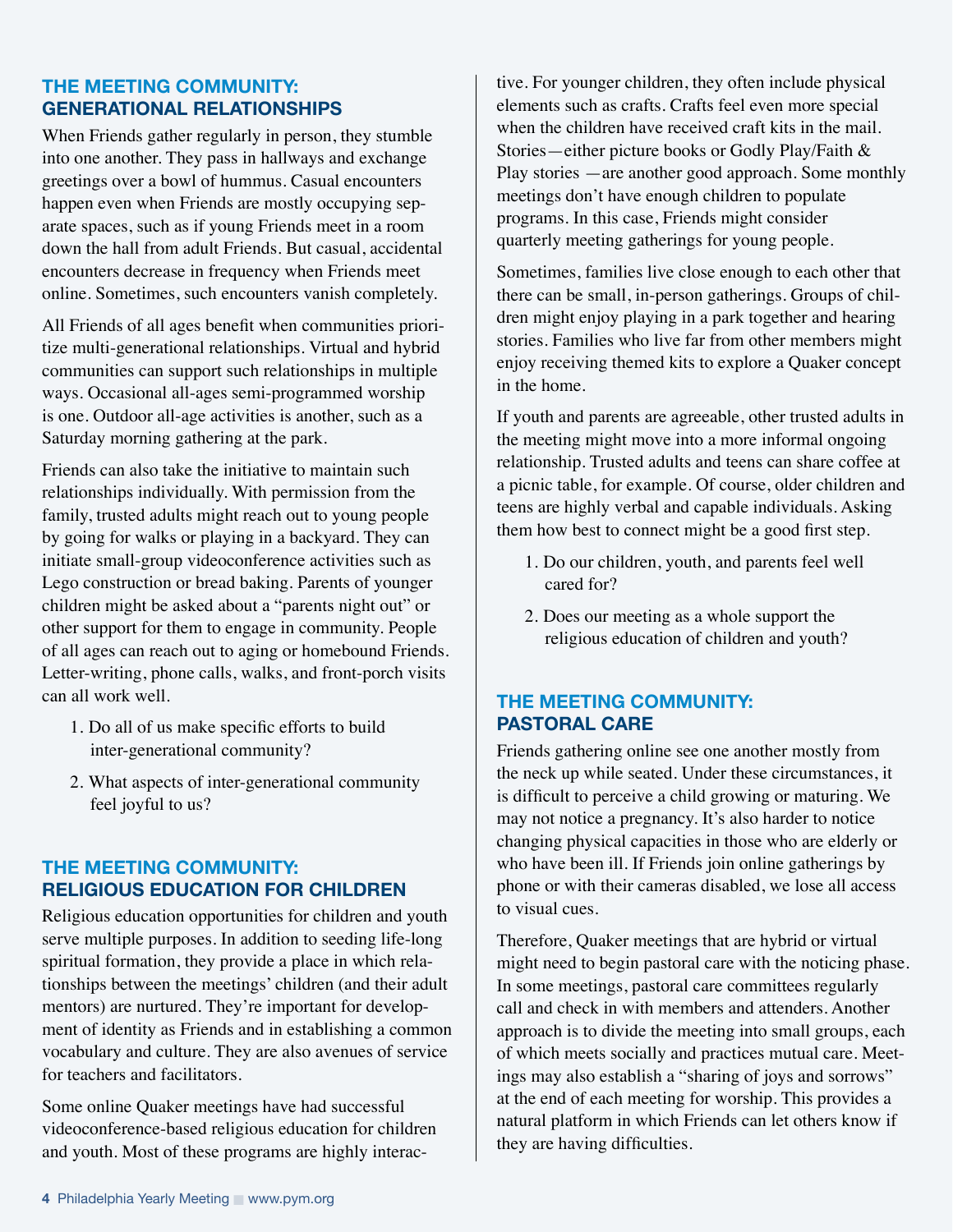It's important to remember that pastoral care doesn't always require committee approval. Pastoral care may encompass food and shelter, emotional needs, celebration of joys, counseling through conflicts, and helping people make difficult decisions. Some of these things can be provided unofficially by a caring individual as a natural part of being in community.

Other types of pastoral care require expertise, sustained effort, or both. In these cases, entrusting the care to a committee or working group is appropriate and useful. Support for a Friend undergoing long-term treatment for an illness is an example of such a concern. Pastoral care committees can also seek training in such things as addiction support, mental wellness, and abuse response. Most Friends are not experts in these areas and should not act as though they are. However, we can learn to recognize warning signs and connect Friends to sources of professional help.

Virtual and hybrid meetings often have participants who are far away from the primary geographic location of the meeting. Distant members can both give and receive many types of pastoral care. Clearness committees, restaurant gift certificates, friendly phone calls, and getwell cards can be provided from afar. But some needs cannot be met from a distance. In these cases, Friends might consider (with permission) contacting the distant member's nearest Quaker meeting. If there is none, another faith-based group might help.

- 1. If a member of our community had a serious problem or joyful life event, would the rest of us know about it? How?
- 2. Have we found ways in which all members of our community, regardless of physical location, can both give and receive pastoral care?

### **THE MEETING COMMUNITY: RELIGIOUS EDUCATION FOR ADULTS**

Religious education for adults serves multiple purposes. It provides spiritual formation, social connection, development of a common vocabulary and culture, deepening of relationships, and avenues of service for facilitators. Religious education might include Bible studies, reading Quaker texts, studies of books that resonate with Quaker faith and testimonies, watching and discussing videos, Quakerism 101-type sessions, and so forth.

When held online, religious education opportunities do not require travel. They can be held over a lunch hour or on a weekday evening. Not all adult religious education opportunities must appeal to all people. They can be t ailored to small groups' particular interests. Small groups are helpful to both newcomers and long-term members in developing and maintaining a sense of belonging.

For many, it's hard to listen to a single speaker for a long time. It helps to make sessions interactive. Breakout groups allow participants more opportunities to speak. Longer gatherings might include invitations to write, draw, or go for a brief walk within the flow of the program.

- 1. Are we providing regular opportunities for religious education for adult members of our community, including but not limited to newcomers?
- 2. Are these opportunities easily accessible to all? Are they interactive?

#### **THE MEETING COMMUNITY: SOCIALIZATION AND FELLOWSHIP**

When we consider the many real crises in the world, ordinary loneliness can feel like a frivolous concern. But social contact, fellowship, and friendship are vitally important. One reason for this is the simple human need for social connection. Another is learning how to maintain relationship in the presence of disagreements and differences, is a skill that does not come naturally to many.

Large-group videoconference settings lend themselves to formally structured interactions. Audio problems interfere with natural conversational rhythms. It's impossible for groups of two or three to form spontaneously and interact more intimately as they would if the group were gathered in person.

Quaker meetings have found several ways to encourage and support fellowship in online settings. Some have created a special time post-worship for "news of me," in which a few Friends each week share what is happening in their day-to-day lives. Others spend time in randomly selected break-out groups after worship for fifteen minutes or so of informal chatting. Some groups have a regular virtual gathering on a weekday evening specifically for social time. A few meetings are experimenting with small groups that are encouraged to meet monthly.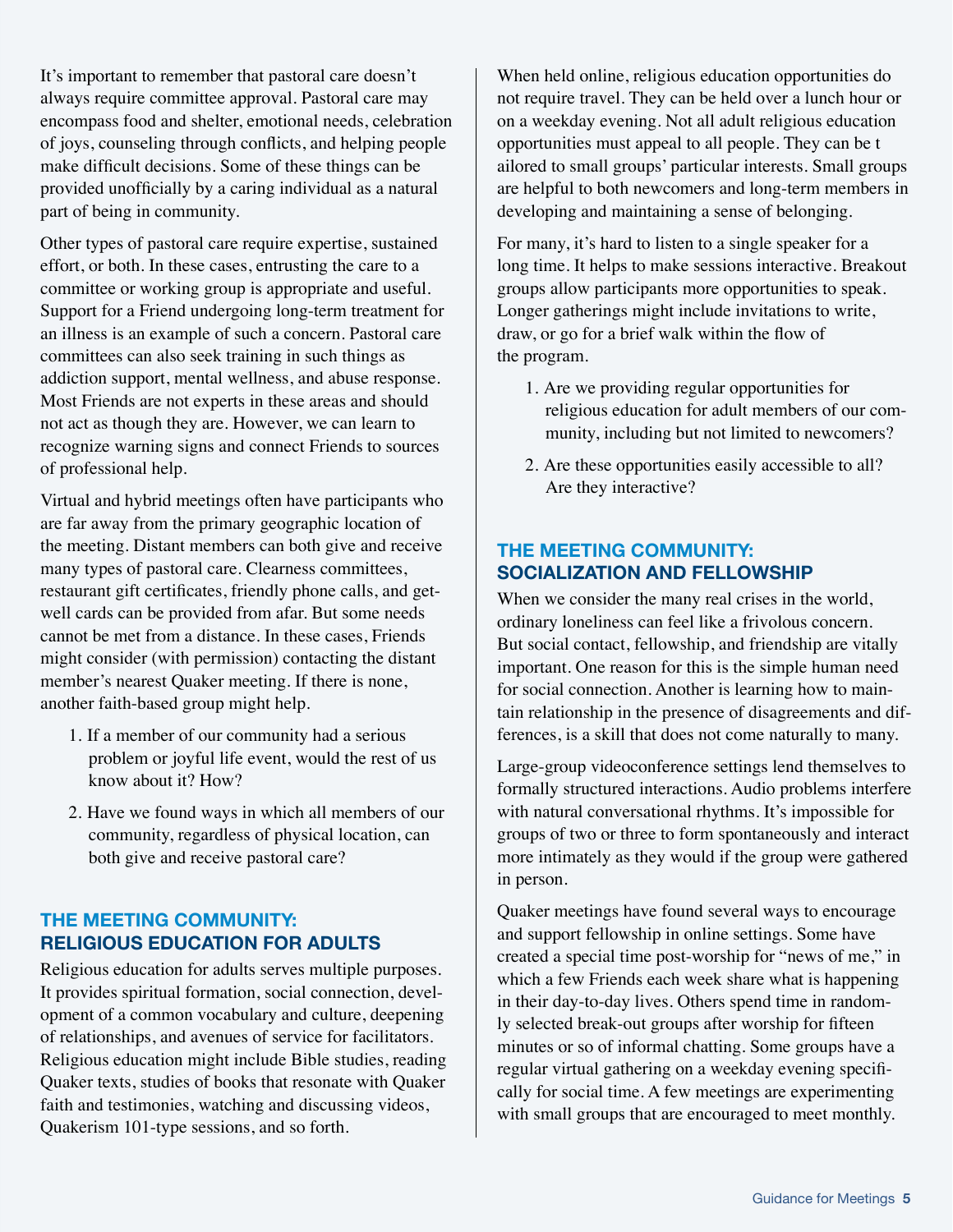However Friends' social needs are met, it can be helpful to remember that some people strongly preferred structured interactions while others strongly prefer unstructured interactions. Both may be needed.

Meetings that engage in hybrid worship need to be particularly careful about the patterns that develop in social interactions. Hybrid post-worship social times must be highly structured to include everyone, and that can feel uncomfortable. But if Friends regularly socialize in two separate groups—one group in person, one group online—the groups might drift apart over time and begin feeling like two separate communities. In order to resist this, meetings can practice some other form of social interaction at a different time in addition to the separate post-worship fellowship time.

- 1. Does our meeting make space for social connections on a regular basis?
- 2. Do we connect socially with everyone in the meeting, or have we subdivided ourselves in some way?

#### **THE MEETING COMMUNITY: REMOTE MEMBERSHIP**

A few Quaker meetings have been online since their beginnings. But most virtual or hybrid meetings began as in-person-only meetings and are organized with that model in mind. Today, many virtual or hybrid meetings have remote members or attenders. These Friends have been worshipping with the community for months or years. They feel connected to the community while being geographically distant. Some Quaker meetings will ultimately discern that their time as a virtual or hybrid meeting was temporary. They will shift back to a wholly in-person model. These meetings will need to lovingly support their geographically distant participants in a transition to a faith community that can accept and encompass them permanently.

Other meetings will continue as virtual or hybrid communities. They may always have remote members and attenders. These meetings need to assess their habits and structures. Does the meeting allow for full and meaningful participation for all community members, including remote members? Remote membership has implications for how a meeting engages with corporate discernment, pastoral care, religious education, socialization and fellowship, service to the meeting, budgets and

property, neighborhood ministries, institutional affiliation, outreach, and witness. Much of this is explored in more detail in other parts of this guide.

A meeting that worships in a small town in Pennsylvania cannot continue to function identically when it becomes a meeting with a meetinghouse in a small town in Pennsylvania that also has members in seven other states and a country in Europe. If there have not been considerable adaptations, there is work to be done. This is not simply a matter of better including remote members in a pre-existing community. It is a matter of allowing the whole meeting to grow into the fullness of the new thing that God has called it to be.

- 1. Have we come to a sense of the meeting about whether our status as a hybrid or virtual meeting is temporary or permanent? If not, when will we revisit this question?
- 2. Do we believe geographically distant members and attenders to be full and equal participants in our meeting community? Do we act as though this is true?

## **SERVICE TO THE MEETING: NOMINATIONS**

Nominating committees in virtual or hybrid meetings have at least three factors to consider in addition to the usual work. These are changes in committee responsibilities, tracking community participation, and considering the potential service of remote members.

If your meeting used to be an in-person-only meeting, have you reexamined your committee descriptions? Some committees have a different scope of responsibilities in the context of a virtual or hybrid community. New technical tasks might be required. The existence of remote members might change the general approach to the committee's work in some way. Nominating committees can get a sense of such changes by talking to those who are currently doing the work of the committee. What new skills or gifts might be needed as additional Friends are asked to serve in these positions?

The nominating committee also might need to take

 additional steps to get to know the community. There may be new regular attenders or members who are less easily noticed because they have only been seen virtually. Does the nominating committee have a list of everyone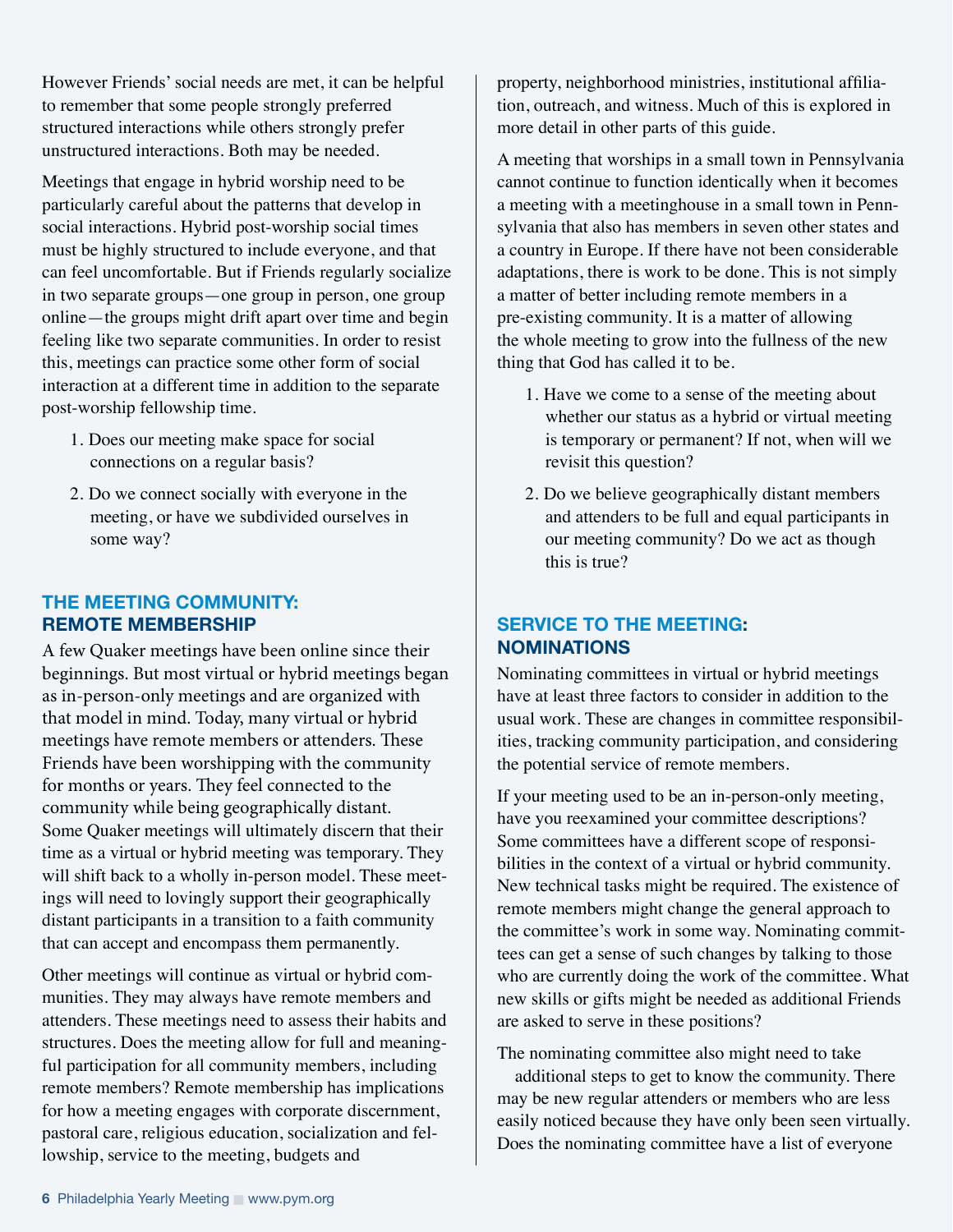who has attended worship at least once a month (roughly) for the last year? Other Friends might have changes in their abilities or circumstances that aren't easy to perceive virtually. If the nominating committee can first check in with all Friends, getting to know all Friends in greater depth, it can be simpler to find the right names when considering the committee list.

Finally, the nominating committee may need to consider the right proportion of local to remote members on each committee. Most committees will probably function best with some of each. The particular tasks entrusted to the committee will help in this discernment.

- 1. Do we understand the ways in which various committees' responsibilities may have changed if we shifted from an in-person community to a virtual or hybrid community?
- 2. Do we have a sense of the full list of Friends who consider themselves part of our community and who currently participate regularly in our worship and activities?

## **SERVICE TO THE MEETING: THINKING FLEXIBLY**

Friends have no standard definition of the differences between committees, working groups, and task groups. However, here is one way of thinking about them that may be helpful:

A committee has a set term of service (one year, three years, etc.) and a formal nominations process in which committee members are approved by the meeting. A committee has a specific, written description of its duties. Committees tend to work well for groups of tasks that are well-defined and that must be done constantly or repeatedly.

A working group may or may not have a set term of service and often does not have a formal nominations process. People might be invited to serve or might volunteer to serve. A working group attends to a particular concern but usually does not have a written description of duties. Working groups tend to work well when a group of people is passionate about a concern but the tasks involved are likely to change over time or are hard to define.

A task group is intended to address one particular task or group of tasks that needs to be done only once or for a short period of time. These groups are often formed spontaneously in order to address a special circumstance. They tend to be composed of volunteers and are automatically laid down when the task is completed.

A virtual or hybrid meeting might discover that it's useful to consider task groups or working groups to take on some of the work of the meeting. The relative informality of task groups and working groups allows for greater agility and easier experimentation. The primary benefit of a formal committee structure is how well it perpetuates established patterns. That might not be what is most needed in the case of a meeting still growing into its online presence.

It can also be helpful to consider which tasks can easily be filled by one-time volunteers. Friends may offer to take on small pieces of work just once or for a very limited time, such as a month. These types of flexible service opportunities allow Friends to serve who otherwise could not.

- 1. How are we experimenting with our committee structure and distribution of tasks?
- 2. Are we prepared to try new things that might work better for our community?

### **STEWARDSHIP: PROPERTY**

Even Quaker meetings that worship solely in person often don't use their property to its full potential. Buildings and grounds may be used once or twice per week and be empty the rest of the time. Virtual and hybrid meetings might use their property even less. Or they might use it differently, such as using the grounds but not the building.

Meetinghouses, gardens, and so forth are often more than physical assets. They hold memories. In some cases, they have played a significant role in our vision of the future. Nevertheless, some virtual and hybrid meetings may discern that someone else has a greater need for their property than they do. These meetings can sell, rent, or donate that property to other groups or individuals.

Sometimes property is going unused, but the meeting is clear that it is not the right time to sell or rent that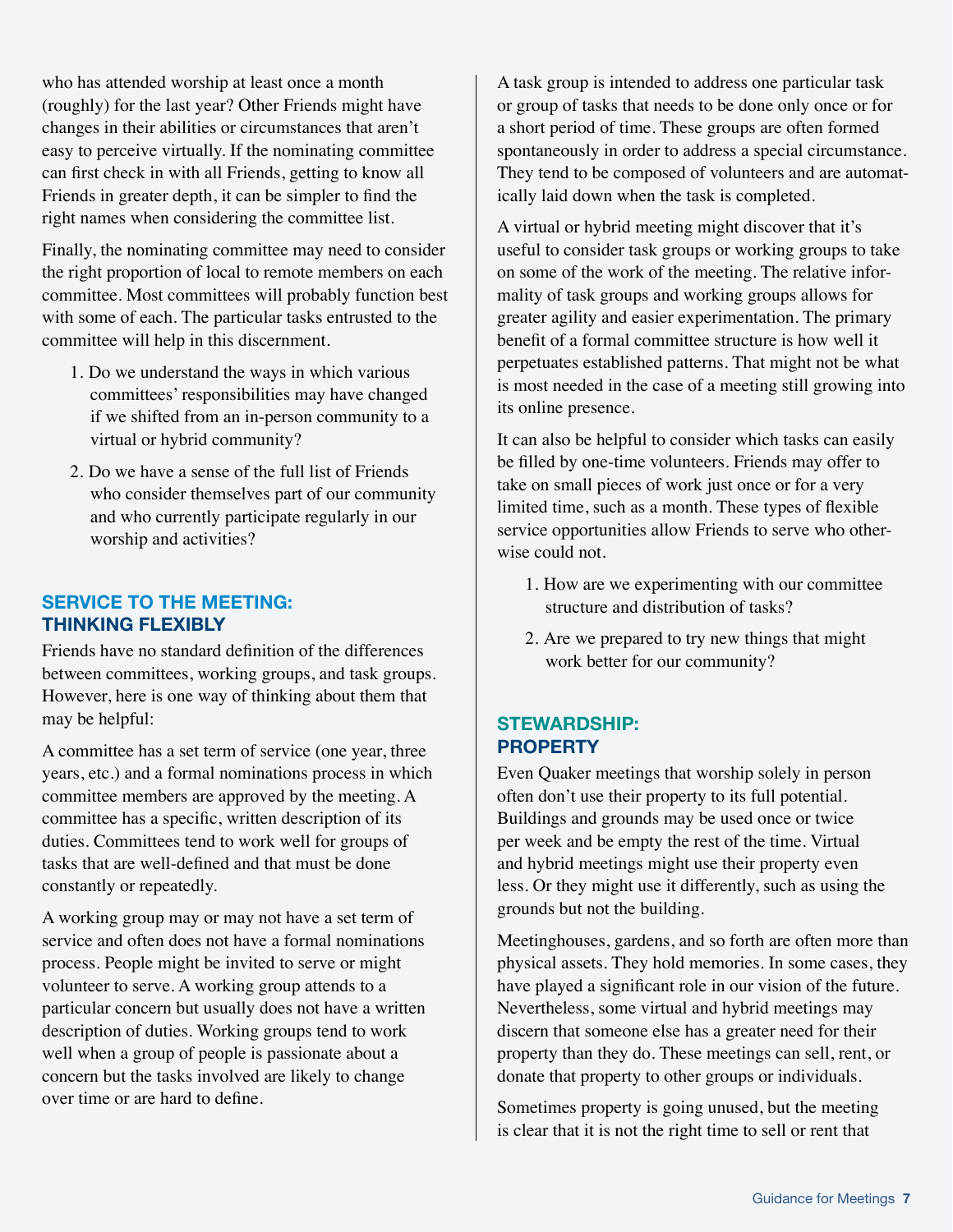property. In this case, a meeting may need to speak with other occupants of the neighborhood. Is the disuse of the meeting's property affecting the neighbors in any way?

- 1. What does our property (buildings and grounds) mean to each of us?
- 2. How are we led to use our property?

### **STEWARDSHIP: BUDGETS**

Budgets are a visible reflection of the activities to which we are led by Spirit. Hybrid and virtual meetings might discover that their leadings differ from those of an in-person meeting. Property maintenance may become less important, especially if the meeting is entirely virtual. Meetings with large numbers of remote members may support world-wide organizations more than local ones. Meetings might invest in new technology.

Some Quaker meetings, including virtual and hybrid meetings, experience a fear of scarcity. This fear can materialize regardless of whether there is actual scarcity. Fear of scarcity is a normal human reaction to uncertainty about the future. Genuine scarcity really can lead to instability. But this fear also complicates budgeting processes and can make it difficult for meetings to budget according to their genuine Spirit-led priorities. Meetings may find it easier to reach unity on budgeting if they have had opportunities for individual Friends to share about their own perspectives on financial stewardship. What does it look like to use the meeting's money as Spirit-led stewards?

- 1. When we consider our meeting's budget, do we feel as though we are experiencing scarcity, abundance, or something in between?
- 2. Does our budget accurately reflect our Spirit-led priorities at this time?

## **STEWARDSHIP: TRANSITIONS AND ENDINGS**

Over time, virtual and hybrid groups might discover that the meeting's composition is changing. For example, a monthly meeting might discover that it is ready to transition to being a worship group. Worship groups gather for worship, social contact, and possibly other activities but do not do business. Or the reverse might occur; a

worship group might become a monthly meeting. If a group's regular attendance numbers have changed dramatically, that is one indication of a possible need for change. A change in the types of activities the group is led to undertake might also be relevant.

Some hybrid meetings will always be hybrid. Other hybrid meetings will discover it is more accurate to describe themselves as two separate communities, one of which meets in person and one of which meets online. One group might become a worship group under the care of the other. Some quarterly meetings might discover a need for a new, entirely online monthly meeting under the care of the quarter. There is no need to rush such transitions. They can be seen as opportunities to accurately reflect the reality of meetings when circumstances have changed.

Finally, as is the case for any meeting, a virtual or hybrid meet might reach a point of being ready to be laid down. This is a natural part of the life cycle of any institution. Meetings will benefit from entering discernment about this while there is still sufficient energy to do it well.

- 1. Is our meeting a hybrid meeting or a virtual meeting? Are we a monthly meeting, a worship group, or something else? Under whose care are we? (For example, are we under the care of a quarterly meeting?) Does our current status feel like the right fit for right now?
- 2. What do we think our meeting might look like in five years?

## **THE LOCAL COMMUNITY: BEING GOOD NEIGHBORS**

Meetings that own property are part of neighborhood communities. Even rural meetings usually have some geographic neighbors. What it means to be good neighbors in a particular context is a matter for discernment. It will differ from one meeting to the next. Some meetings will be led to offer their property for rental or free use to community organizations. Others may host events and invite community members. Meetings may be led to engage in local environmental demonstrations. They might support protests at the local library or school that are in keeping with Friends' testimonies. They may join local ecumenical or interfaith organizations.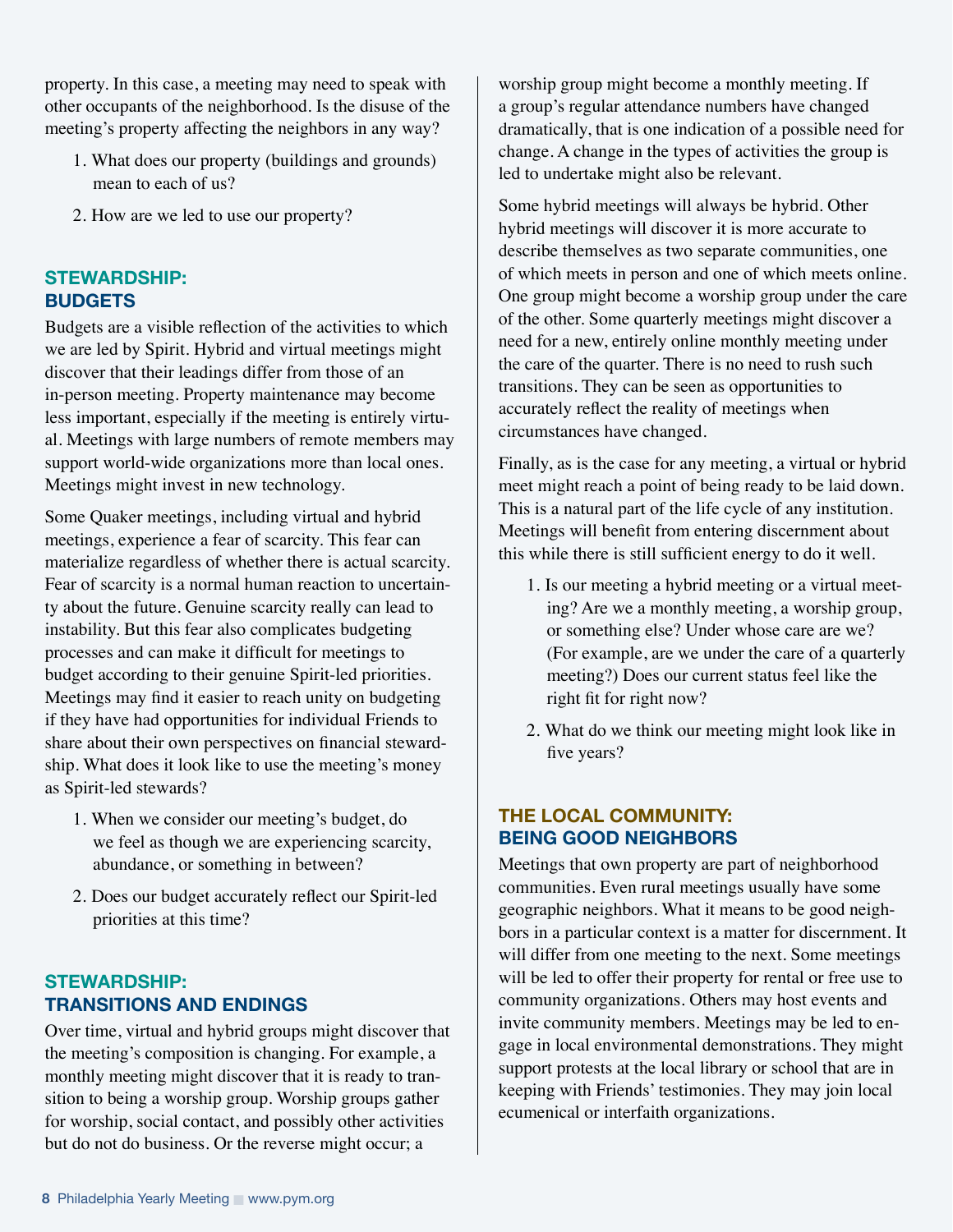Hybrid meetings might experience a natural tension around "local" activities. This is especially true if the meeting has many remote members. Distant Friends will feel less connection to the local neighborhood. When considering how the meeting will use its time, energy, budget, and property, Friends will need to balance the leadings of individual Friends with the responsibilities of owning or renting property in a particular place.

Meetings that are entirely virtual may not own or rent physical property at all. This does not result in having no neighbors; it merely results in every member having different neighbors. The meeting can still engage in regular conversations about what it means to be a faithful member of one's own local community.

- 1. For meetings that own or rent property or space: are we in right relationship with the people who live, work, and play in the local area? How so?
- 2. What does it mean to be a good neighbor?

#### **THE LOCAL COMMUNITY: RELATIONAL LOCAL MINISTRIES**

Some meetings are called to local ministries such as food pantries, homeless shelters, schools, scholarships, or community gardens. When this is the case for a hybrid or virtual meeting, particular care is needed. Over time, meeting membership may shift. Friends may be more geographically scattered. If that happens, the meeting's priorities and leadings are likely to shift as well. It may become difficult to find enough volunteers from the meeting to serve the ministry's needs. Many of the meeting's participants will be too far away to volunteer. Geographically distant members might also find it difficult to feel connected to a local ministry, especially if they have never seen it or its fruits.

Virtual and hybrid meetings can take special efforts to help all members feel connected to the ministry. Sharing reports, stories, and photographs will help. But such meetings should also reassess regularly whether the meeting is still led to engage in the local ministry. If not, and if the ministry is still needed, it may be time to explore whether the ministry can form its own non-profit or if another local community organization could take it under its care. To delay or avoid a transition when it's appropriate could ultimately harm people who rely on the ministry.

- 1. Does our meeting have a local (geographically specific) ministry? If so, in what way(s) is that ministry supported by the meeting as a whole?
- 2. What active steps are we taking to ensure that all members and attenders of our meeting feel connected to, and informed about, our local ministry?

## **THE WIDER BODY OF FRIENDS: QUARTERLY AND YEARLY MEETINGS**

Quarterly and yearly meetings exist for fellowship and connection beyond the monthly meeting. They also provide pathways for work that cannot be done by a single monthly meeting. When gathering, Friends can share best practices and new ideas. Quarterly and yearly meetings can also provide various types of support for meetings that are struggling.

Some yearly and quarterly meetings are, themselves, now gathering in virtual or hybrid settings. Friends who have not participated before might find it easier to do so. Meetings can encourage their members and attenders to try joining in.

Most quarterly and yearly meetings have not historically included virtual or hybrid meetings. It will take deliberate intention to make gatherings accessible and relevant to virtual, hybrid, and in-person meetings alike. Whatever the topic at hand in a given discussion, it will be important to consider how traditional methods are useful, or not useful, in virtual and hybrid contexts.

- 1. Do Friends in our meeting feel connected to our quarterly meeting and yearly meeting, including Friends who are do not live in the geographic area of the quarterly or yearly meeting? Do we understand these groups not as external entities but as larger communities of Friends of which we are each an equal part?
- 2. Are we prepared to ask for help from other Friends in our quarterly and yearly meetings? Do we offer our own help and expertise when others need it?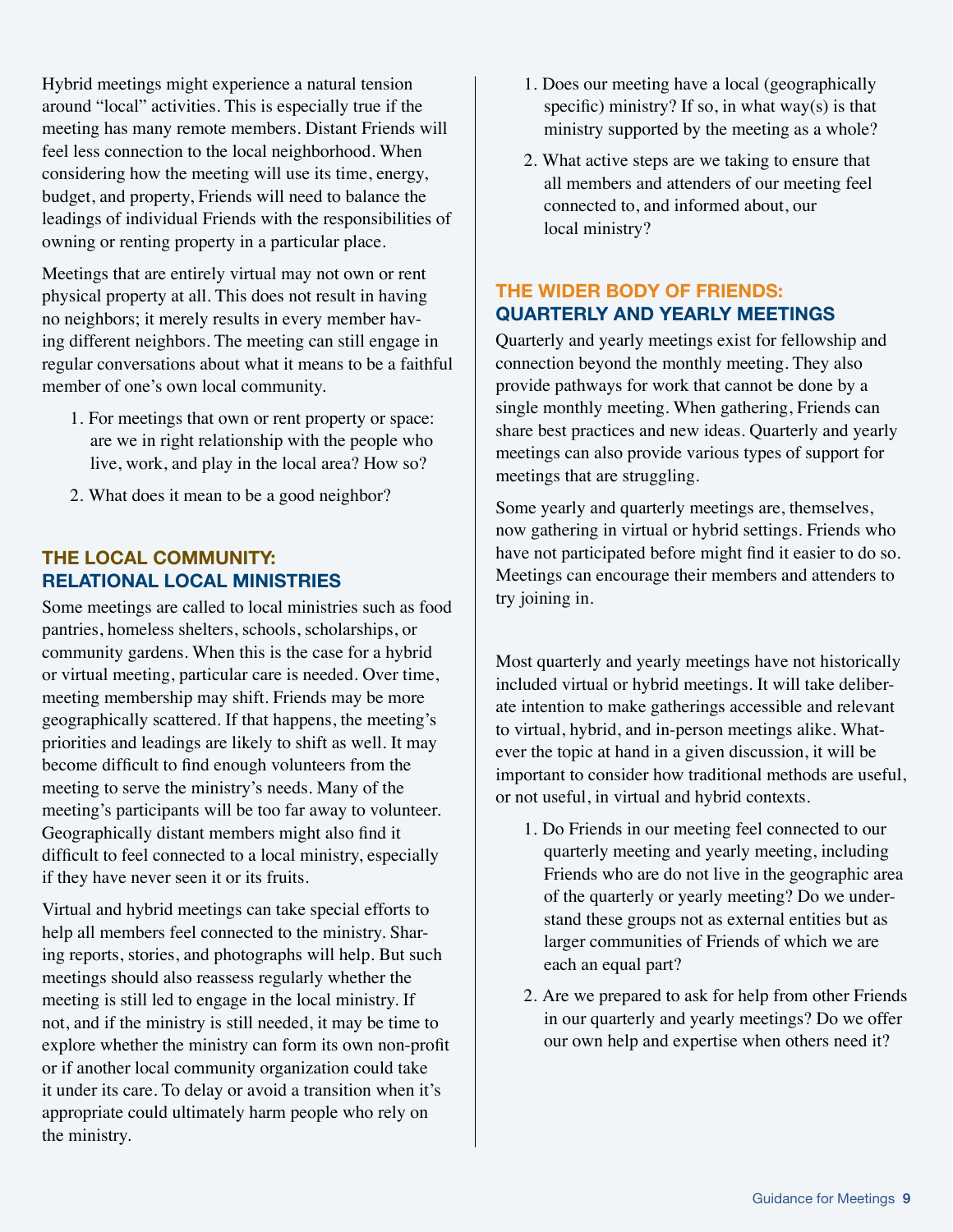#### **THE WIDER BODY OF FRIENDS: OTHER QUAKER INSTITUTIONS**

Many large Quaker institutions are not geographically specific or encompass very large areas. Examples of these include the Friends World Committee for Consultation, Friends General Conference, American Friends Service Committee, Quaker Earthcare Witness, Right Sharing of World Resources, the Quaker Religious Education Collaborative, and the Friends Committee on National Legislation. The concerns carried by such groups, and the fellowship that can be found by connecting with these groups, may be especially important to hybrid and virtual meetings that do not emphasize geographically local connections. They can help the meeting as a whole feel less like an isolated group. Large Quaker institutions can also provide inspiration, best practices, and channels for action that a virtual or hybrid meeting not engaging in such relationships might otherwise need to replicate.

- 1. What experiences have we had in connecting with large Quaker institutions such as the ones listed in this section? In what ways have such connections felt useful or important?
- 2. Do we encourage Friends to try connecting with various Quaker organizations? How do we help Friends in our meeting know about such opportunities?

#### **THE WIDER BODY OF FRIENDS: INTERVISITATION**

Intervisitation, and the more formal practice of travel in the ministry, have been important to Friends for a long time. Because Friends don't use a hierarchy or centralized leadership, we have relied on travelers to share new revelations and helpful practices.

For hybrid and virtual meetings, it is simple both to send and to receive visitors online. Sharing worship is important, but the greatest benefits of intervisitation occur when Friends also have the opportunity to engage in deliberate conversation. This is true during the visit and also after the visit, when a Friend might offer a post-visit report to a home meeting. Some meetings have found it helpful to explicitly encourage members to visit and worship with other meetings occasionally.

Intervisitation can be done by any Friend. But the practice of travel in the ministry is understood as a specific spiritual leading. It often involves multiple visits over an extended period of time, possibly with a specific concern on which the Friend is expected to speak. Travel in the ministry to (or from) virtual and hybrid meetings should not be taken less seriously simply because it is logistically easier when done online. The practice requires discernment, support, and accountability.

- 1. Do Friends in our meeting visit other meetings, either in-person or online? Do we make space to listen to what returning Friends may have experienced or learned?
- 2. When Friends from other meetings visit us, do we welcome them and make an effort to engage in meaningful conversation?

## **THE WORLD COMMUNITY: OUTREACH**

What does outreach look like for virtual and hybrid Quaker meetings, especially for meetings that are less firmly rooted in particular geography? For a meeting with at least some remote membership, geographic convenience is no longer a significant limiting factor in the question, "For whom is this meeting?" Friends in such meetings need a strong understanding of what the meeting is about in order to do meaningful outreach. "All are welcome" is not terribly helpful guidance for a seeker. If a meeting's identity is not rooted in geography, it will feel more inviting if its website, social media, and other types of communications indicate some kind of specific identity. Hopefully, this is a description of what the meeting is rather than what it hopes to be.

Examples might include:

*"We are a primarily Christian Quaker community with a strong concern for anti-racism."*

*"Our meeting community is drawn to Spirit-led earthcare and also has a long-standing book club in which we read and discuss the writings of early Friends."*

*"This Quaker meeting has many families of preschoolers and elementary schoolers. We engage in all-ages worship with singing and storytelling twice a month."*

Meetings also need to discuss how visitors and newcomers will be welcomed and nurtured. There will be visitors who appear online and, in the case of hybrid meetings, also visitors who appear in person.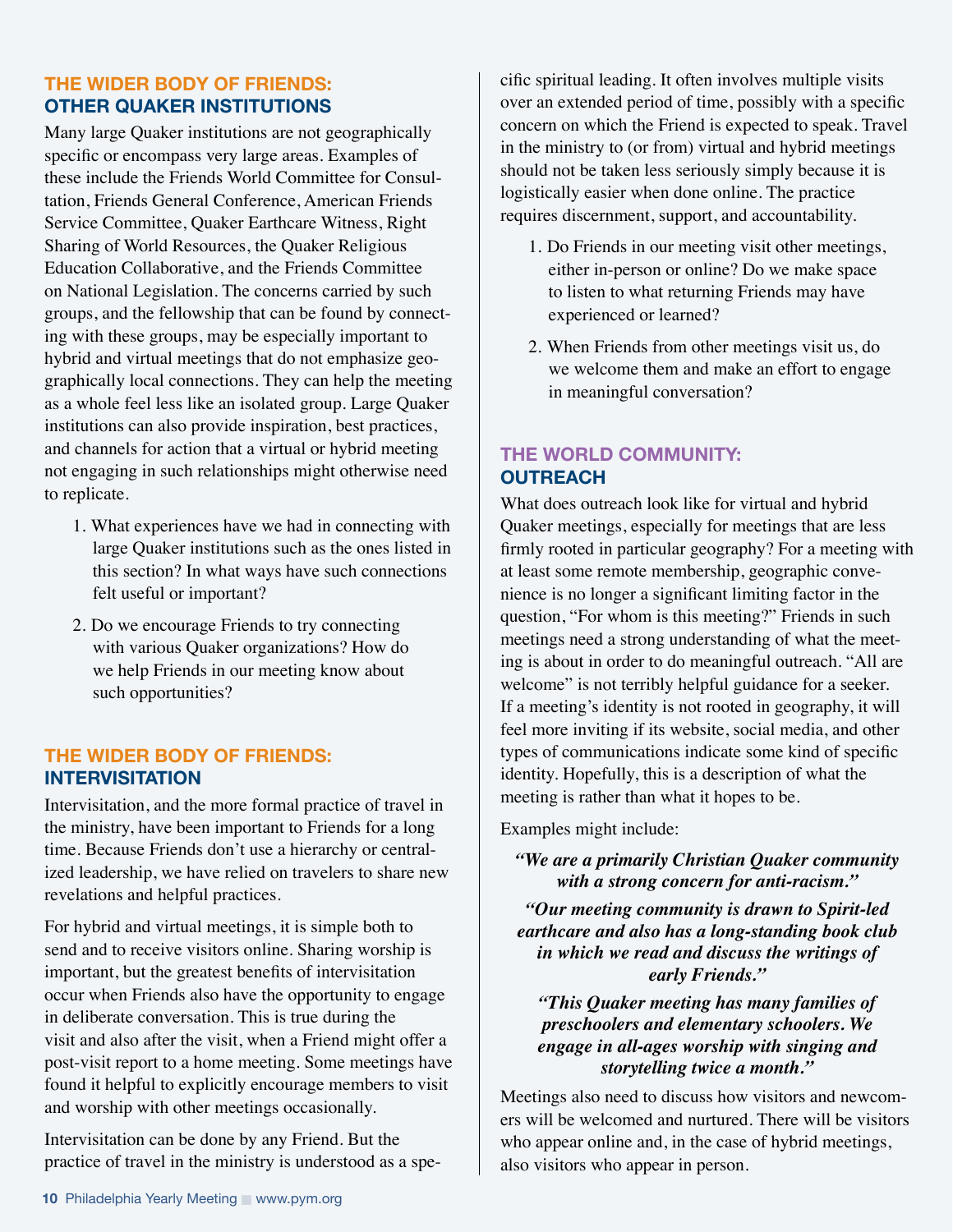Strong welcoming includes having a familiarity with at least a few other online Quaker communities. If a seeker asks for suggestions of other meetings they might try, Friends should be prepared to respond helpfully. The ultimate purpose of outreach is not to grow the individual meeting. It's to minister to spiritual seekers, regardless of where they might ultimately be led.

- 1. Do we have a sense of our meeting identity? Are we prepared to say clearly what sort of meeting we are inviting seekers into?
- 2. Are we explicitly welcoming to visitors without overwhelming them? Are we supportive of seekers who are trying to discover whether our meeting is the right place for them long-term?

#### **THE WORLD COMMUNITY: WITNESS**

Friends' witness dates back to our beginnings. We have often felt let to testify in matters of justice, stewardship, and the inherent value of all human beings. These callings have been a consistent part of Friends' faith and practice. We can anticipate their continuing significance in virtual and hybrid meetings.

That doesn't mean that hybrid and virtual meetings will be led to witness in exactly the same ways as in-person meetings. Friends might not be able to gather physically as a whole. But the act of physical protest can't easily be replaced by online acts. Online witness is either mostly private (email, videoconferences) or subject to algorithms (social media). And algorithms often make it impossible for social media statements to be seen by anyone who disagrees with them. A virtual or hybrid meeting might instead need to encourage and support individual Friends who connect with demonstrations in their own local areas.

Also, minutes approved by meetings are often sent to local legislative representatives. In the case of a largely non-geographic meeting, the intended recipients may need to be reconsidered—in whose district is the meeting, precisely? And another definition of witness—the act of being present at the time at the time of an injustice and bearing witness to it—is almost impossible to replicate online. Again, meetings may discover that it becomes more appropriate to support individual Friends in physical, in-person witness activities.

Friends in virtual or hybrid meetings might also consider whether they're led to witness on subjects not previously considered. Just access to technology, global monopolies of tech companies, the role of social media in encouraging divisiveness and violence, perpetration of injustice by artificial intelligence, and other related concerns might feel more present and relevant to meetings that spend much of their time together online.

- 1. In what ways does Spirit lead us to witness to the world as individual Friends?
- 2. In what ways does Spirit lead us to witness to the world as a meeting community?

### **CONCLUSION**

#### *"Dear Friends, keep all your meetings in the authority, wisdom and power of Truth and the unity of the blessed Spirit."*

– the elders at Balby, 1656

This advice, though hundreds of years old, is no less relevant in Friends' communities today. It speaks of that which is unchangeable even in times of rapid societal and technological change. Today's virtual and hybrid meetings are part of a tradition that began well before living memory and that will continue beyond our lifetimes. Our work is simply to be faithful.

#### **GUIDANCE FOR MEETINGS AUTHOR**

**Emily Provance** is a member of Fifteenth Street Meeting and thinks of New York City as home, though she now travels in the ministry full time. She understands the Religious Society of Friends to be a covenant community and has spent time with Friends from various branches of the tradition in Kenya, Belize, Britain, Ireland, Tanzania, Palestine, Mexico, Peru, and the United States. She is an associate of Good News Associates.